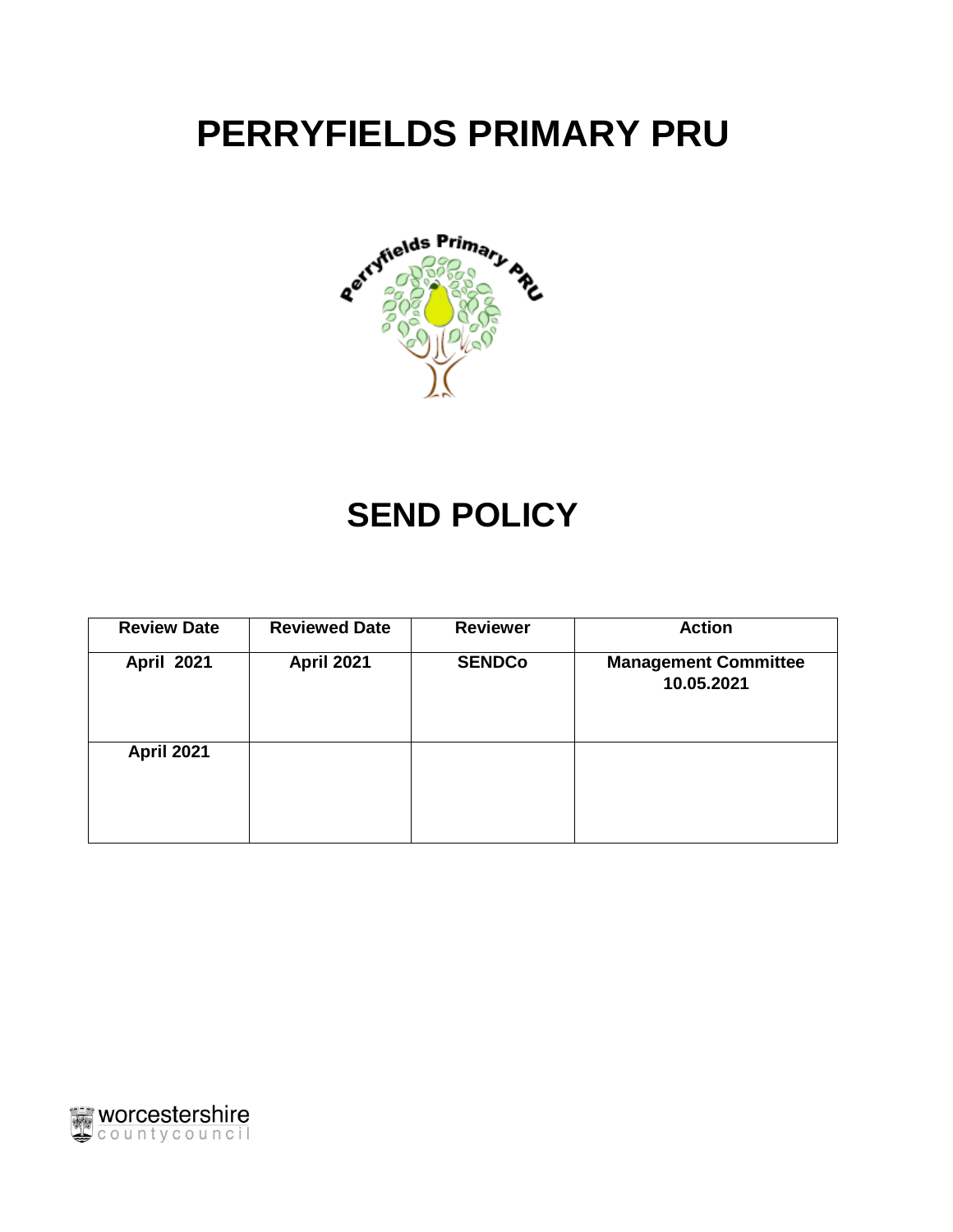## **Perryfields PRU SEN Policy**

This policy complies with the statutory requirement laid out in the SEND Code of Practice 0 – 25.

At Perryfields, we use the definition for Special Educational needs and Disability (SEND) from the SEND Code of Practice (2014).

#### **This states:**

SEN: A child or young person has special educational needs if he or she has a learning difficulty or disability which calls for special educational provision to be made for him or her. A learning difficulty or disability is a significantly greater difficulty in learning than the majority of others of the same age. Special educational provision means educational or training provision that is additional to, or different from, that made generally for others of the same age in a mainstream setting in England.

Disability: Many children and young people who have SEN may have a disability under the Equality Act 2010 – that is '…a physical or mental impairment which has a long-term and substantial adverse effect on their ability to carry out normal day-to-day activities.'

#### **The Perryfields setting:**

Perryfields PRU is commissioned by the Local Authority (LA) to provide education for pupils who have been permanently excluded from the 113 First, Middle and Primary schools within South Worcestershire. We also deliver an extensive range of preventative work both within mainstream schools and on site. Our excellent work to meet the needs of every individual has been recognised consistently by mainstream schools and Ofsted.

#### **Perryfields Vision:**

Enjoying learning, enjoying being together and wanting to return to mainstream school.

#### **Perryfields Ethos**

At Perryfields PRU, we aim to raise the aspirations of and expectations for all pupils. We aim to achieve inclusion of all children, whilst meeting their individual needs. In order to achieve this, it is essential for us to build trusting relationships with all pupils, enabling them to feel safe and secure. Only then will our pupils be able to learn and develop effectively, accepting challenge and support. Staff provide a positive and calm ethos, and a broad, balanced curriculum taught through Quality First Teaching, in order to enable the children to work towards the development of life skills and aspirations for everyone through a range of fun and enjoyable activities. The PRU environment is welcoming, attractive and stimulating, supporting the needs and development of learning of our pupils. We focus on individual progress as the main indicator of success.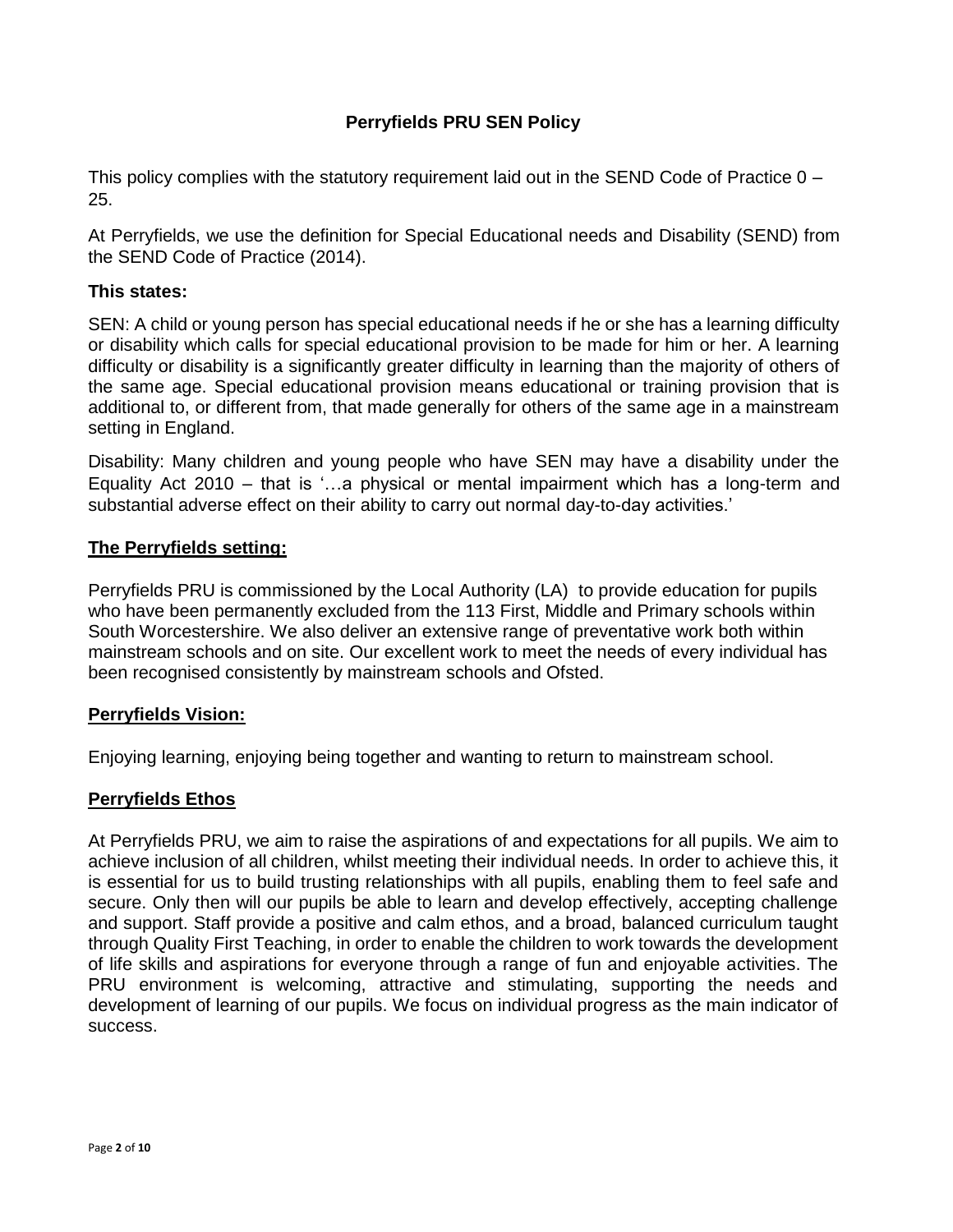## **Policy Aims**

- To enable all of our pupils to re-engage with learning through regular positive learning experiences, building confidence and success.
- To secure high levels of achievement for all.
- To provide broad curriculum access for all.
- To meet individual needs through a wide range of provision.
- To ensure a high level of staff expertise is available to meet pupil need, through welltargeted continuing professional development.
- To work in cooperative and productive partnership with the Local Authority and other outside agencies, to ensure there is a multi-professional approach to meeting the needs of all of our pupils.
- To promote children's self-esteem and emotional well-being and help them to form and maintain worthwhile relationships based on respect for themselves and others.
- To identify appropriately the next steps for future provision.

#### **Policy Objectives**

- To identify and provide for pupils who have special educational needs and additional needs
- To work within the guidance provided in the SEND Code of Practice, 2014
- To operate a 'whole pupil, whole school' approach to the management and provision of support for special educational needs
- To provide a Special Educational Needs Co-ordinator (SENCO) who will work to ensure that the SEN Inclusion Policy is fully embedded
- To provide support and advice for all staff working with pupils with special educational needs
- To work in partnership with pupils, parents, carers, schools, and external agencies.

#### **Roles**

Headteacher: Mr Pete Hines SENcO: Mrs Steph Halliday SEND Governor: Mr Iain Sweatman

#### **Identifying special education needs**

The identification of SEN is embedded in the whole school process of monitoring the progress and development of all pupils. We recognise the benefits of early identification and making effective provision in improving the long-term outcomes for children with SEN. The purpose of identification is to work out what action the school needs to take, not to fit the pupil into a category. It is also important to identify the full range of needs, not simply the primary need of an individual pupil.

The Code of Practice refers to four broad areas of need:

Page **3** of **10** Communication and Interaction-these children have a difficulty in communicating with others. This may be because they have difficulty saying what they want to, understanding what is being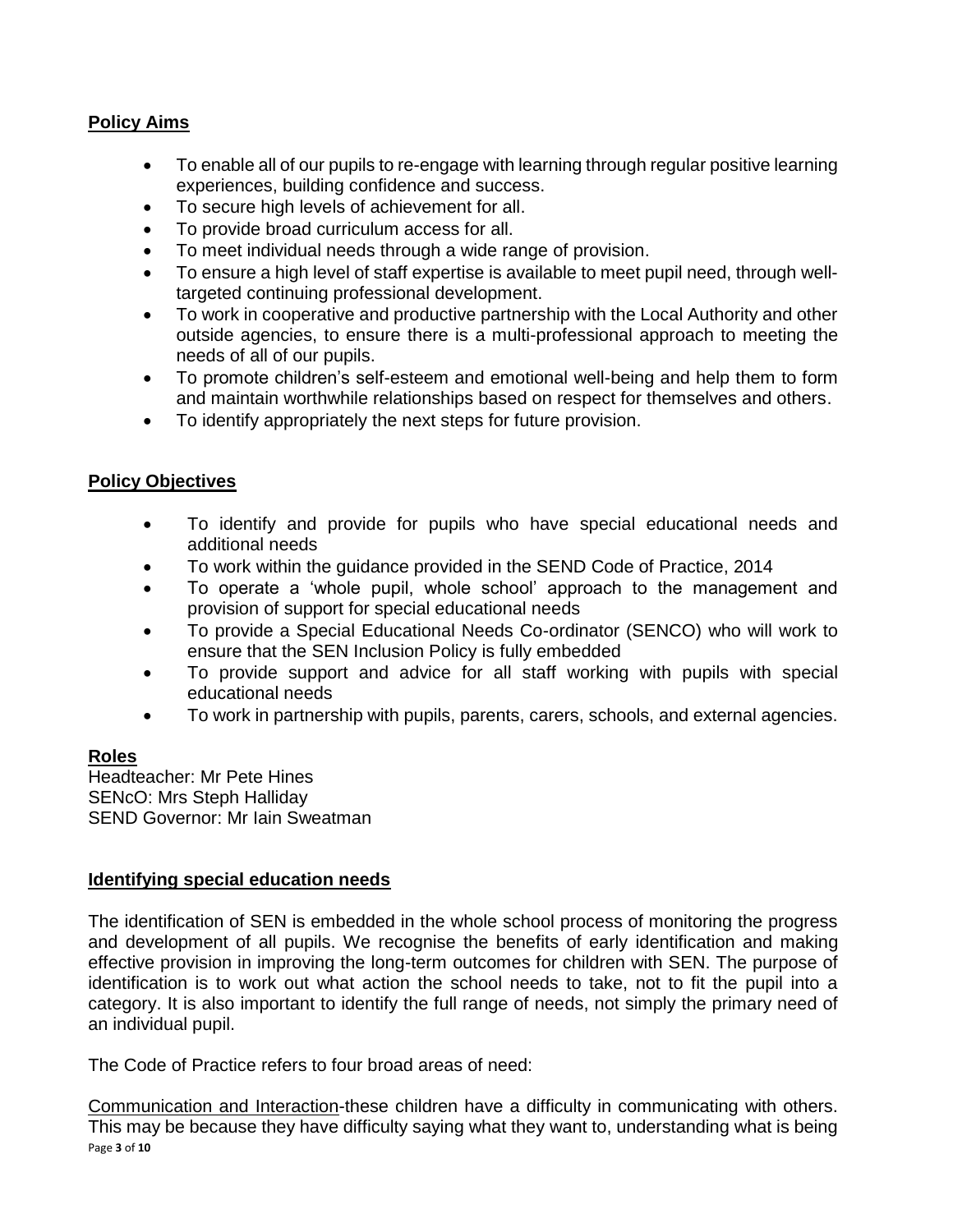said to them or they do not understand or use social rules of communication. For example, children with Autistic Spectrum Disorders (ASD), including Asperger syndrome, are likely to have particular difficulties with social interaction. They may also experience difficulties with language, communication and imagination, which can impact on how they relate to others.

Cognition and Learning-children with learning difficulties learn at a slower pace than their peers, even with appropriate differentiation. Learning difficulties cover a wide range of needs from moderate learning difficulties (MLD) to children with profound and multiple learning difficulties (PMLD). Specific learning difficulties (SpLD), affect one or more specific aspects of learning, such as dyslexia, dyscalculia and dyspraxia.

Social, Emotional and Mental Health-children may experience a wide range of social and emotional difficulties which manifest themselves in many ways. These may include becoming withdrawn or isolated, as well displaying challenging, disruptive or disturbing behaviours. These behaviours may reflect underlying mental health difficulties such as anxiety or depression, selfharming, eating disorders or physical symptoms that are medically unexplained. Other children may have disorders such as attention deficit disorder (ADD), attention deficit hyperactive disorder (ADHD) or attachment disorder.

Sensory and/or Physical Needs-some children require special educational provision because they have a disability which prevents or hinders them from making use of the educational facilities generally provided. Many children with vision impairment (VI), hearing impairment (HI) or a multi-sensory impairment (MSI) will require specialist support and /or equipment to access their learning.

All of our pupils have been permanently excluded from their mainstream setting, or are at risk of exclusion, or 'hard to place' due to the nature of their needs. Thus all our pupils have SEN in the category of social, emotional and/or mental health needs (SEMH). Many of our pupils have additional SEN within other categories. We regard all our pupils holistically and ensure the provision we offer addresses all aspects of SEN and meets the needs of the 'whole' child.

## **Managing pupils needs on the SEN Register**

There is now a single category of support for children with SEN, which is classed as 'SEN Support'. Each pupil with SEND is an individual and their plan is tailored to meet their particular needs. All of our pupils are, as a minimum, classed as 'SEN Support' Some pupils may attend with an Educational Health and Care Plan (EHCP) in place or in process.

Before considering any additional approaches to SEN, our first step in meeting pupils' needs is through Quality First Teaching (QFT). Through QFT, the class teacher is responsible for providing for all pupils in their class, through thorough and robust planning that delivers engaging, personalised, and appropriately challenging learning experiences that extend all our pupils in their development. High quality teaching that is differentiated for different pupils is fundamental in responding to pupils who have SEN. Any additional planned intervention is the progress and development of the pupils in their class, including where pupils access support from teaching aimed to supplement, not replace QFT. The class teachers are responsible and accountable for assistants and specialist staff.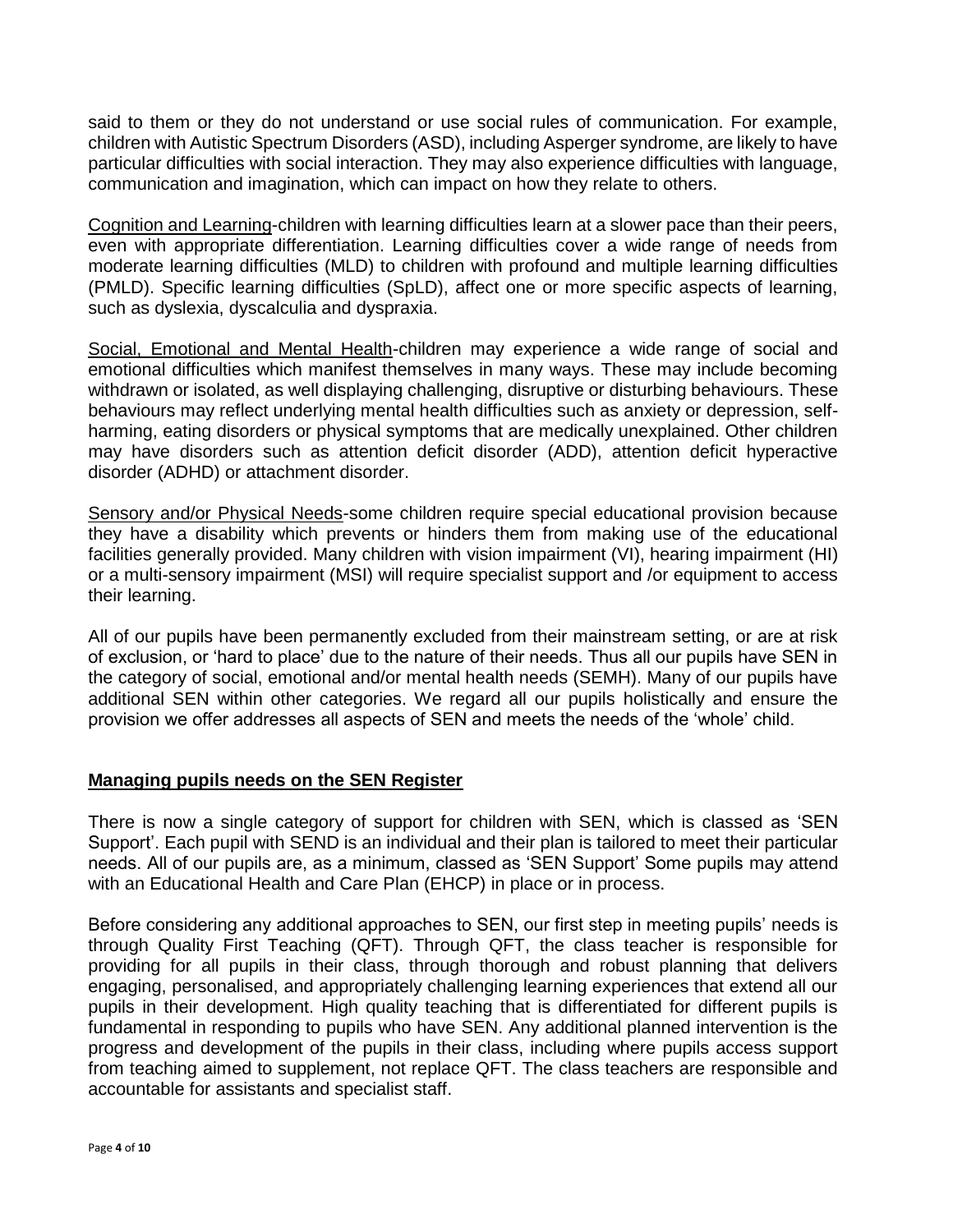To ensure the consistency of QFT, the quality of teaching is regularly reviewed by the Headteacher, and an external advisor. This is conducted by formal lesson observations, learning walks, book trawls, and data analysis. Significant input is provided to ensure that all staff have a secure understanding of the most frequently encountered types of SEN within our setting. Our role for all pupils is to take action in removing the barriers to learning and put effective special educational provision in place.

Initial assessments, paperwork from previous settings, and a process of on-going teacher assessments and half-termly pupil progress meetings with the headteacher identifies those pupils making less than expected progress given their age and individual circumstances. In deciding whether to make special educational provision, the teacher, Headteacher and SENCO will consider all of the information gathered from within the school about the pupil's progress, alongside the views of parents/carers and pupil. During this stage extra teaching or interventions may be put in place as a pupil's response to such support can help to identify their particular needs.

Particular care is taken when identifying and assessing SEN for children whose first language is not English.

Where pupils have higher levels of need, and with parental permission, the school may to seek advice from external agencies. These agencies include:

- Educational Psychology
- Learning Support
- Speech and Language Therapy Service
- Autism Team (Complex Communication Needs Team)
- Occupational Therapy Team
- Educational Welfare Team
- Children's Services
- School Nurse/Paediatric health team
- Child and Adolescent Mental Health Service (CAMHS)

## **A graduated approach to SEN support**

As a school we implement a graduated approach to manage pupils' needs, where we use a cycle of assessing, planning doing and reviewing in order to meet individual needs. This is a four-part cycle, through which earlier decisions and actions are revisited, refined and revised with a growing understanding of the pupil's needs and what supports the pupil in making good progress. It draws on more detailed approaches and more specialist expertise in successive cycles.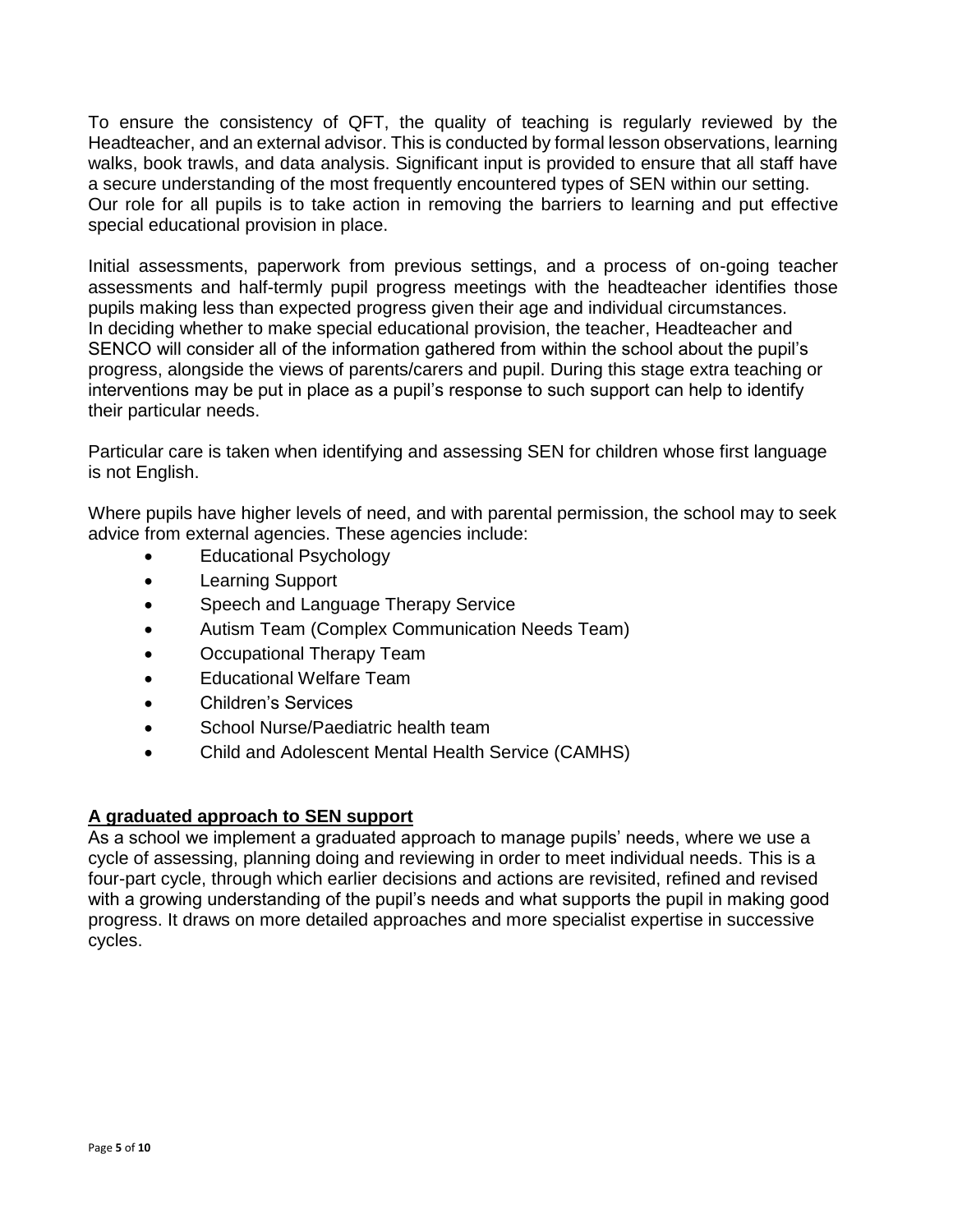#### **The four-part cycle:**

#### Assess:

On entry to Perryfields, the class teacher will assess each pupil in reading, maths and behaviour. Together with data and information from the mainstream school, this will form the basis for an Individual Education Plan (IEP). Targets in Maths, Literacy and social and emotional behaviour are written and shared with the pupil and parents/carers. Weekly behaviour targets are set via the pupil's Home/school sheet.

Each permanently excluded or longer term child has an Individual Provision Map (IPM). The level of provision determined within the IPM is determined according to individual need. We will ensure that we regularly assess all pupils' needs so that each child's progress and development is carefully tracked compared to their peers and national expectations. We will listen to the views and experience of parents/carers and the pupil. In some cases we will draw on assessments and guidance from other education professionals e.g. Educational Psychologist, health professionals and Children's Services.

#### Plan:

Where SEN Support is required the teacher, head teacher and SENCO will put together a plan (using an IEP), outlining the adjustments, interventions and support which will be put in place for the pupil as well as the expected impact on progress and outcomes, including a date when this will be reviewed. Targets for the pupil will be shared with her/him using child friendly language and with parents/carers. All staff who work with the pupil, as well as the wider Team Around the Child (TAC) will be made aware of the plan.

#### Do:

The class teacher is responsible for working with the pupil on a daily basis. She/he will also liaise closely with Teaching Assistants (TAs) or specialists who provide support set out in the plan and monitor the progress being made. The SENCO and headteacher will provide support, guidance and advice for the teacher.

#### Review:

The IEP, including the impact of the support and interventions will be reviewed by the teacher, SENCO, parent/carer and the pupil termly for permanently excluded/long term pupils, via a Structured Conversation, and half termly for pupils on Behaviour Courses, via the reintegration meeting and End of Placement Report. Reviewing the impact of the IEP is done through regular pupil progress meetings (class and head teachers), and termly Structured conversations (class teacher, pupil and parents/carers). For some pupils with complex needs, the review may take the form of a multi-agency meeting. The review will inform the planning of next steps for a further period or where successful, the removal of the pupil from SEN Support. On exit from Perryfields, each pupil is re-assessed in reading, maths and behaviour. This information is reported to the receiving school.

#### **Criteria for removing pupils from the SEN Register**

It may be felt that a pupil has made such significant progress that the level of need in a single category may no longer reach the threshold for SEN support. Through consultation with the class teacher, head teacher, Senco, parents/carers, pupils and any other involved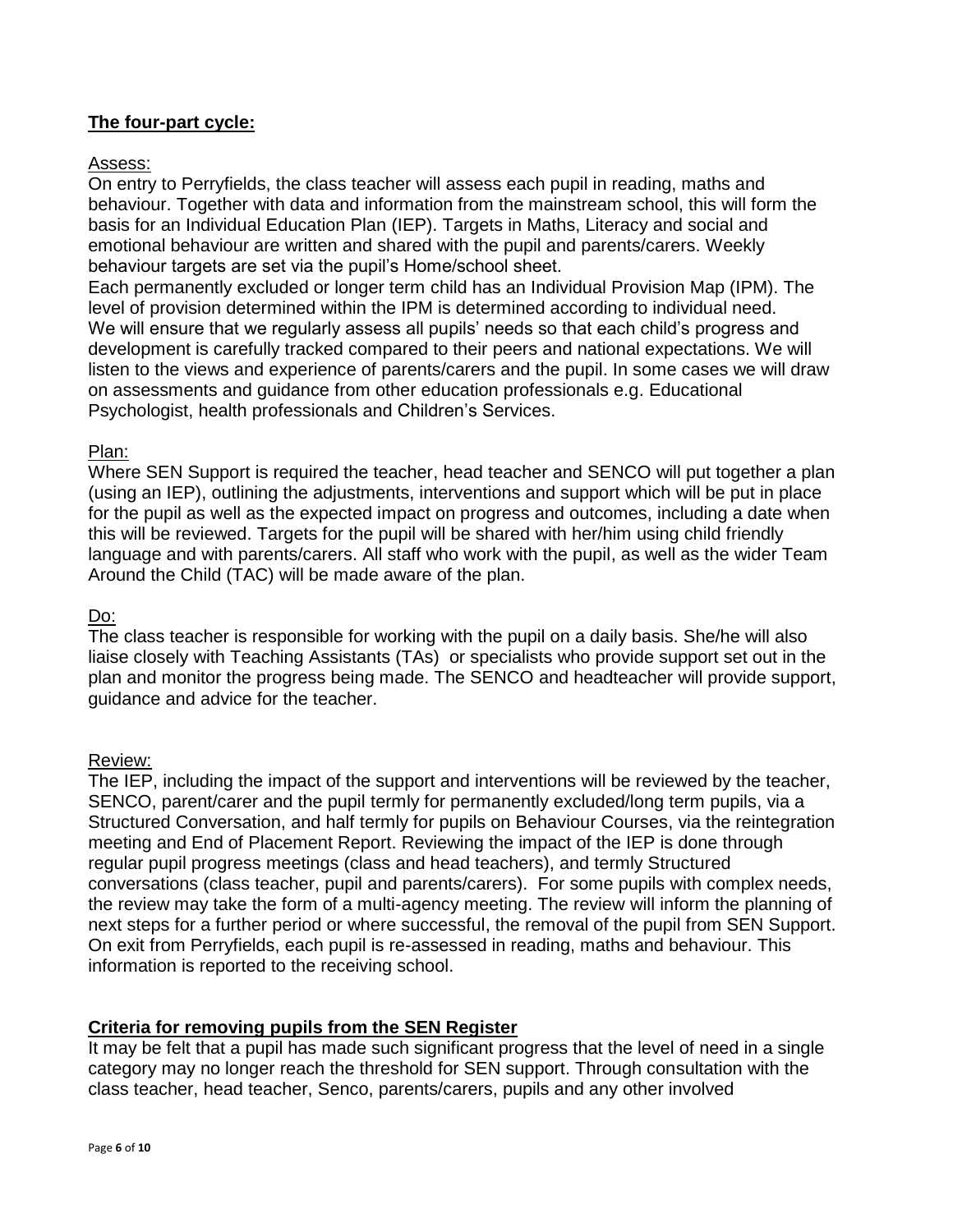professionals, it may be agreed to remove that category for a pupil as being named as an SEN.

It should be noted that all our pupils have SEMH as a primary category of SEN. This category will remain as an SEN throughout the Perryfields provision. When a successful reintegration to a mainstream setting is achieved, the mainstream school will consider the appropriateness of removing SEMH as an area of need within their setting.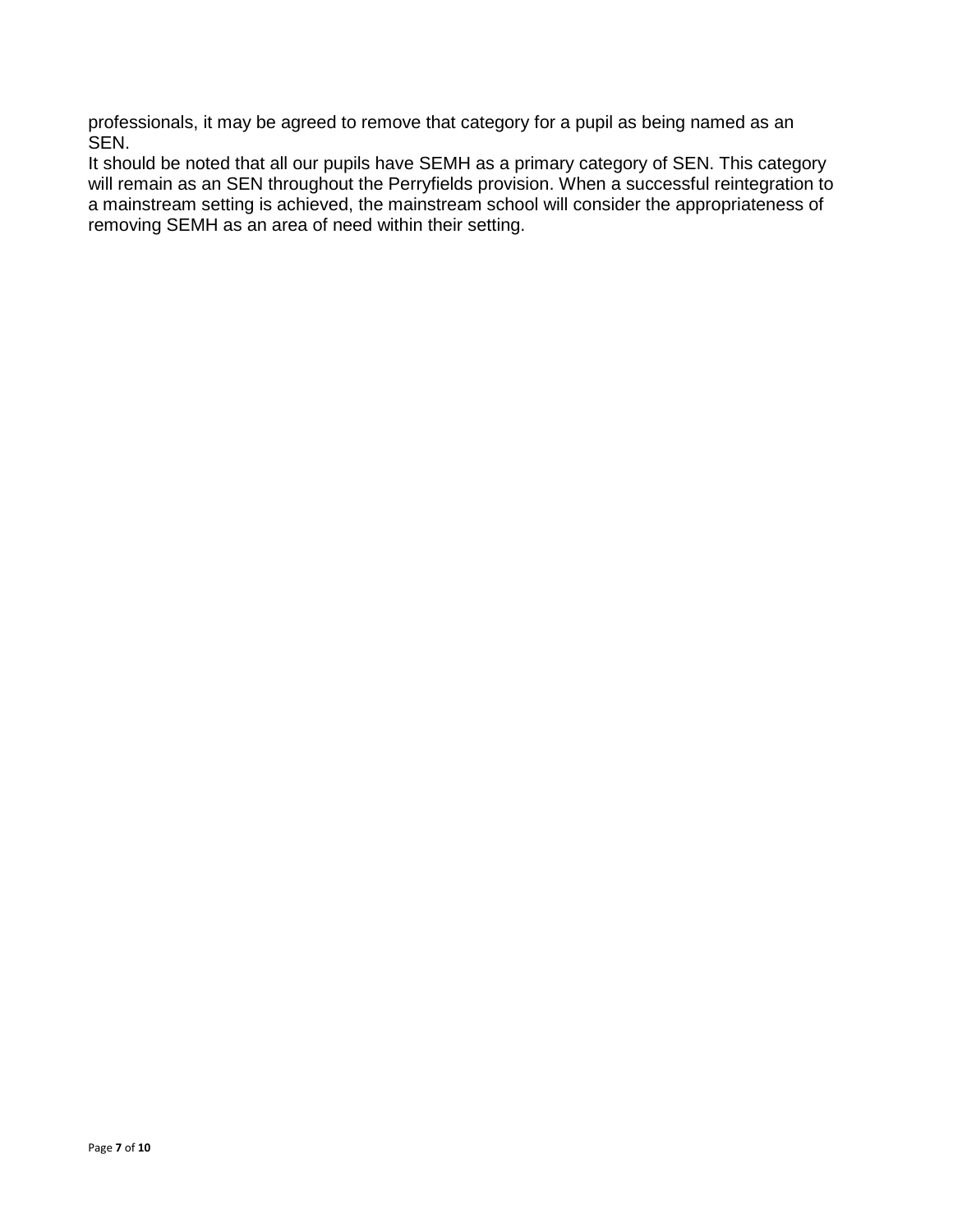## **Supporting pupils and families**

Perryfields endeavours to work in partnership with our parents and carers, reaching out to all our families, aiming to provide them with, and signpost to, the necessary support and care. We aim to develop partnership working by:

- Making parents/carers feel welcome
- Creating strong communication pathways
- Providing information to parents/carers in an accessible manner
- Encouraging parents/carers to inform Perryfields of any difficulties they perceive their child as having, or of other needs to be addressed
- Ensuring that Perryfields staff will listen actively and respond appropriately
- Keeping parents/carers informed on their child's day to day progress via the home school sheet or via a phone call
- Focussing on the child's strengths and successes as well as areas of need
- Informing parents/carers of their child's progress through reviews
- Supporting parents/carers in the decision-making process for their child around SEN provision, and particularly around future placements
- Encouraging parents/carers to discuss ways in which they and Perryfields can help their child
- Making the LA Local Offer available to parents and guiding them to this information where appropriate
- Providing information about the support available from SENDIASS (SEND Information Advice and Support Service)
- Making available Perryfields' SEN Information Report
- Facilitating links with and making referrals to other support services

#### **Supporting pupils at school with medical conditions**

The school recognises that pupils with medical conditions should be properly supported so that they have full access to education, including school trips and physical education. Where it is the case that a medical condition meets the criteria of disability the school will comply with its duties under the Equality Act 2010. *Reasonable adjustments* will always be made to promote access to all areas of the school curriculum for pupils with a disability, eg: an extra adult to accompany a child on a school trip/residential.

Some may also have SEN and may have a Statement, or Education, Health and Care (EHC) plan which brings together health and social care needs, as well as their special educational provision; the SEN CoP (2014) will be followed.

#### **Monitoring and evaluation of SEN**

The head teacher regularly monitors and evaluates the quality of provision for all pupils. Perryfields aims to use interventions in school that have proven outcomes and are evidencebased. The impact of SEN provision on the progress and outcomes for children on the SEN register is measured through:

- analysis of pupil tracking data and test results at pupil progress meetings
- progress against national data and based on their age and starting points.
- interventions baseline and exit data
- progress against individual targets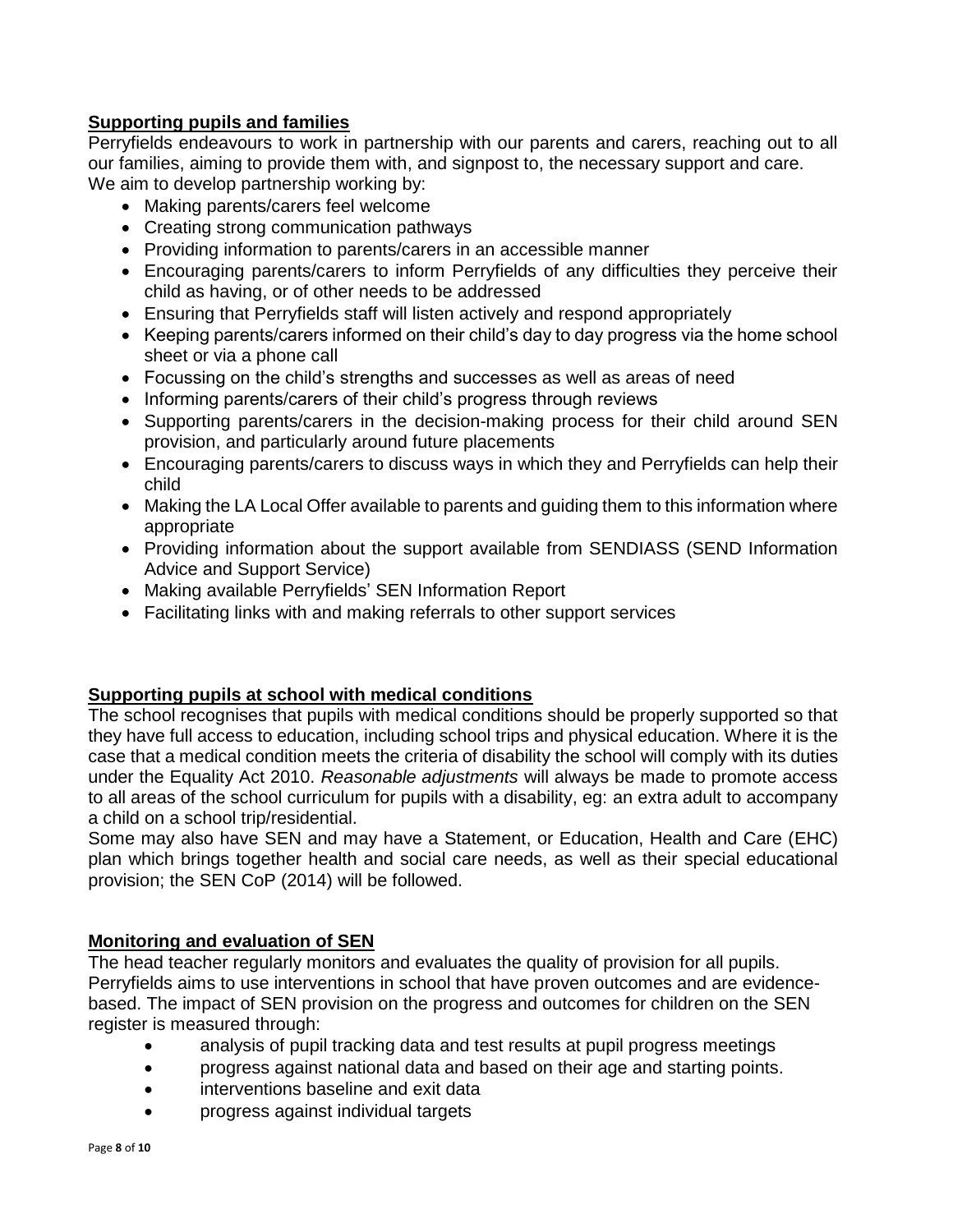pupils' work and interviews

Formal and informal observations, learning walks, pupil progress tracking help to inform the continuous monitoring of effectiveness in removing barriers to learning, enabling pupils to reach their full potential.

We seek the views of parents, pupils and schools at the end of a placement at Perryfields. These evaluation and monitoring arrangements promote an active process of continual review and improvement of provision.

#### **Training and resources**

Provision for SEN is funded through the school's budget. In order to maintain and develop the quality of teaching and provision all staff are encouraged to undertake training and development. Staff needs are identified via supervision meetings and performance management reviews. All staff are made fully aware of the SEN systems and structures that are in place in school in order to meet all pupils' needs. Staff is involved in Continuing Professional Development (CPD) sessions to keep them informed of new initiatives.

Our greatest resource is our staff, so significant focus is given to the skills, knowledge and understanding of the staff team as a whole. Training is essential: in order to effectively understand and meet the complex needs of our pupils, staff need to have access to quality training, thus ensuring that our team is skilled and knowledgeable in the areas of SEN in which we need to specialise. Consequently, a significant proportion of our training days are given over to SEN. Individual staff also access further CPD opportunities dependent on their needs and interest. CPD accessed by staff is reported on termly to the Management Committee by the Headteacher. All staff undertake an induction programme following appointment, and this includes support on Perryfields' SEN provision and practice.

#### **Roles and responsibilities**

The Management Committee has identified a Governor to have oversight of special educational needs provision in the school and to ensure that the full Management Committee is kept informed of how the school is meeting the statutory requirements. This role is currently undertaken by Iain Sweatman**.** The Head will keep the Management Committee informed about the special educational needs provision made by the school, through termly meetings and reports.

The SENCO and the Head will work closely with the special educational needs governor and staff to ensure the effective day to day operation of the school's special educational needs policy. The SENCO and Head will identify areas for development in SEN that will contribute to the school's development plan. All teaching and non-teaching staff will be involved in the formulation of the SEN policy.

#### **Storing and Managing Information**

All paper documents are stored in secure cabinets in the school office. Staff have access to these documents as appropriate.

All members of staff have personal logins with passwords to access information stored on electronically.